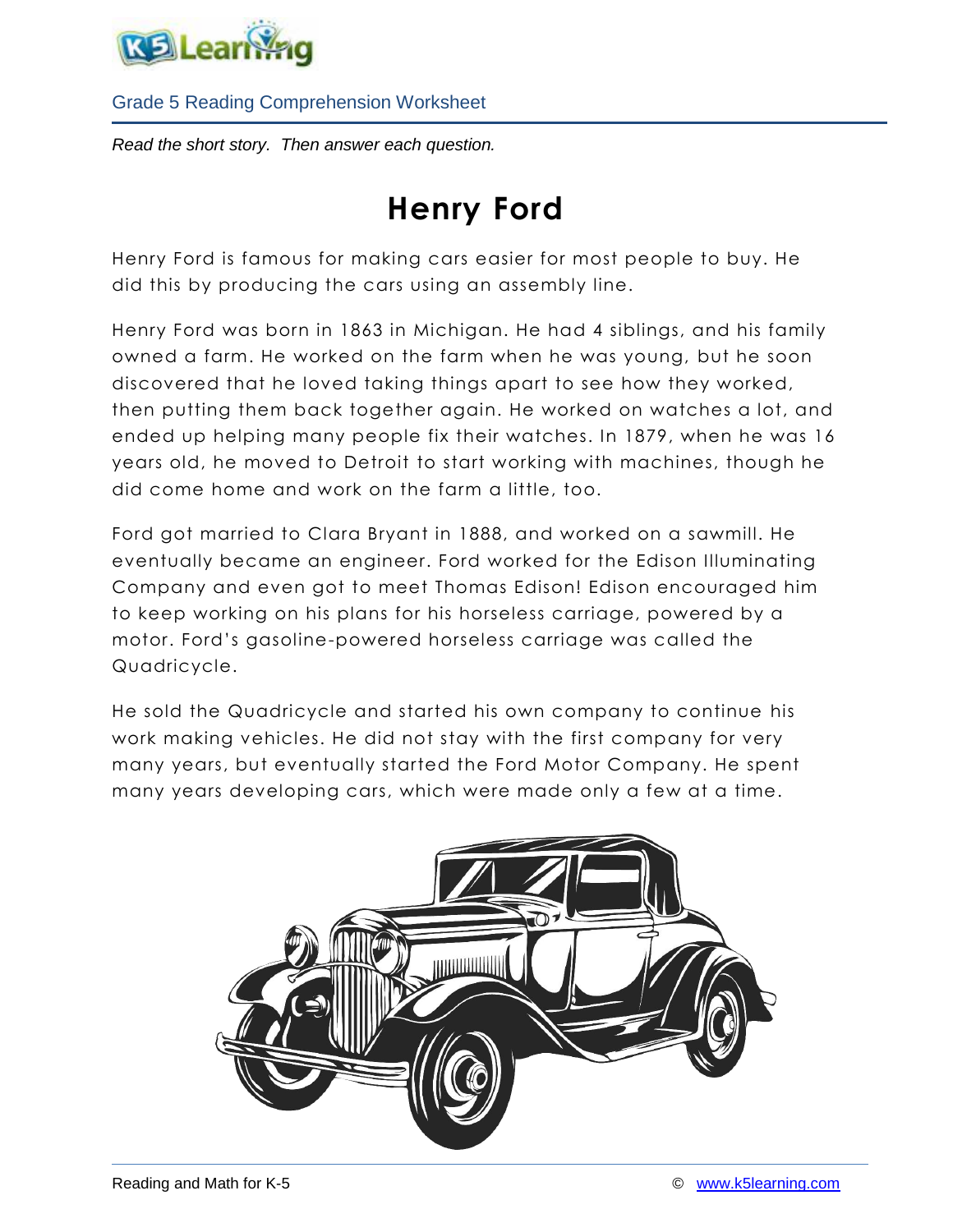

Ford was not the first person to create a car, but he was the one who began to make them **accessible** to a lot of people in the United States. His "Model T" car, released in 1908, was easy to drive and to repair, which made many people want one. He needed to make a lot of cars very quickly. His company, Ford Motor Company, hired skilled workers to work on an assembly line. The car would move through the line, and each worker had a job along the line. One worker might put on the steering wheel, while at a different spot on the line, another worker put on tires. Every Model T was painted black. The company could make many cars at a time this way, which made them cheaper to produce.

In addition to using the assembly line to produce cars, Ford was also known for paying his workers fair wages. Henry Ford died in 1947, but his company is still around and making cars today.

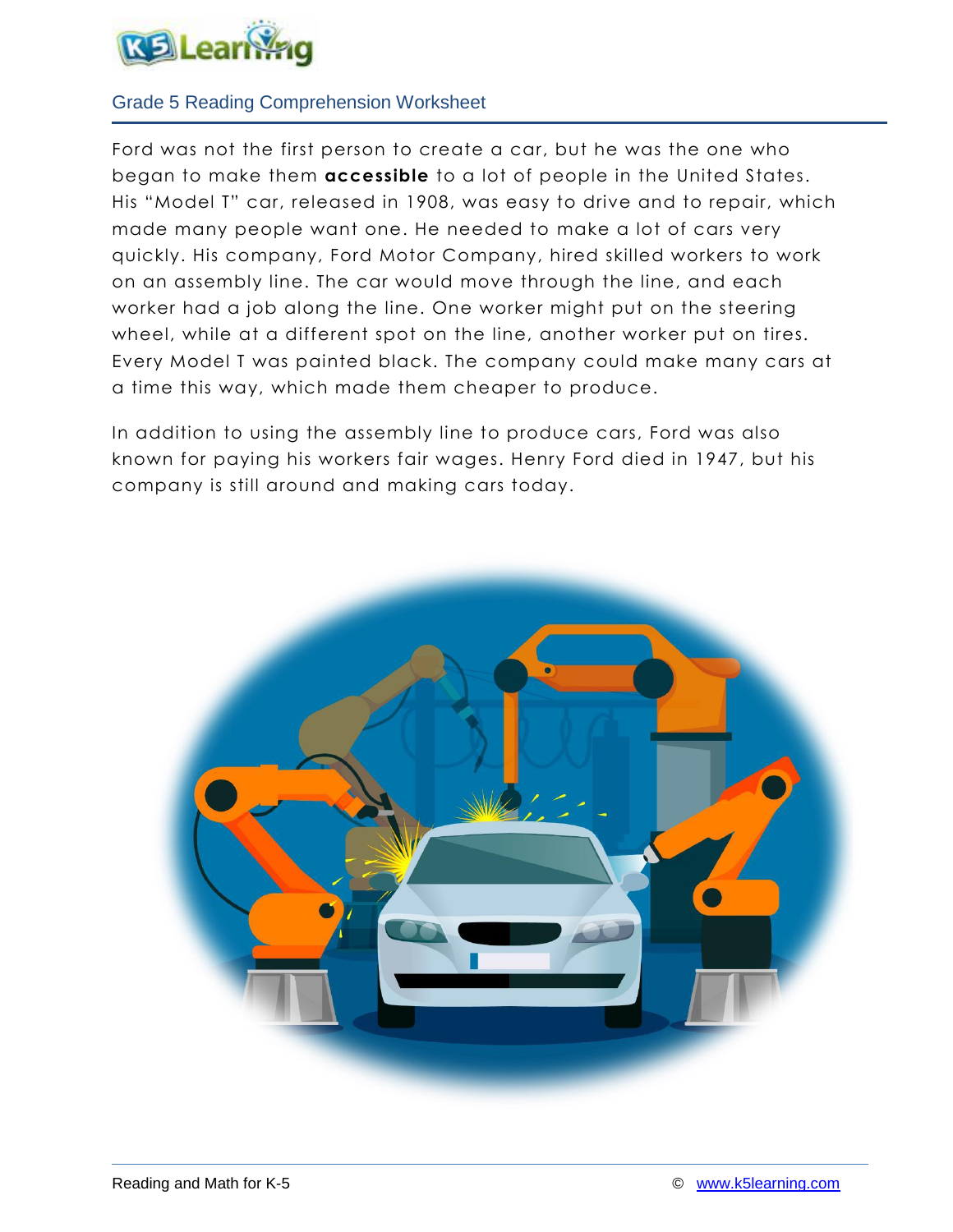

# **Questions:**

1. Create a timeline of events in Henry Ford's life.

2. What adjective would you use to describe Henry Ford? Why?

\_\_\_\_\_\_\_\_\_\_\_\_\_\_\_\_\_\_\_\_\_\_\_\_\_\_\_\_\_\_\_\_\_\_\_\_\_\_\_\_\_\_\_\_\_\_\_\_\_\_\_\_\_\_\_\_\_\_\_\_\_\_\_\_\_\_\_\_\_\_\_\_\_\_\_\_\_\_

\_\_\_\_\_\_\_\_\_\_\_\_\_\_\_\_\_\_\_\_\_\_\_\_\_\_\_\_\_\_\_\_\_\_\_\_\_\_\_\_\_\_\_\_\_\_\_\_\_\_\_\_\_\_\_\_\_\_\_\_\_\_\_\_\_\_\_\_\_\_\_\_\_\_\_\_\_\_

\_\_\_\_\_\_\_\_\_\_\_\_\_\_\_\_\_\_\_\_\_\_\_\_\_\_\_\_\_\_\_\_\_\_\_\_\_\_\_\_\_\_\_\_\_\_\_\_\_\_\_\_\_\_\_\_\_\_\_\_\_\_\_\_\_\_\_\_\_\_\_\_\_\_\_\_\_\_

\_\_\_\_\_\_\_\_\_\_\_\_\_\_\_\_\_\_\_\_\_\_\_\_\_\_\_\_\_\_\_\_\_\_\_\_\_\_\_\_\_\_\_\_\_\_\_\_\_\_\_\_\_\_\_\_\_\_\_\_\_\_\_\_\_\_\_\_\_\_\_\_\_\_\_\_\_\_

\_\_\_\_\_\_\_\_\_\_\_\_\_\_\_\_\_\_\_\_\_\_\_\_\_\_\_\_\_\_\_\_\_\_\_\_\_\_\_\_\_\_\_\_\_\_\_\_\_\_\_\_\_\_\_\_\_\_\_\_\_\_\_\_\_\_\_\_\_\_\_\_\_\_\_\_\_\_

\_\_\_\_\_\_\_\_\_\_\_\_\_\_\_\_\_\_\_\_\_\_\_\_\_\_\_\_\_\_\_\_\_\_\_\_\_\_\_\_\_\_\_\_\_\_\_\_\_\_\_\_\_\_\_\_\_\_\_\_\_\_\_\_\_\_\_\_\_\_\_\_\_\_\_\_\_\_

\_\_\_\_\_\_\_\_\_\_\_\_\_\_\_\_\_\_\_\_\_\_\_\_\_\_\_\_\_\_\_\_\_\_\_\_\_\_\_\_\_\_\_\_\_\_\_\_\_\_\_\_\_\_\_\_\_\_\_\_\_\_\_\_\_\_\_\_\_\_\_\_\_\_\_\_\_\_

\_\_\_\_\_\_\_\_\_\_\_\_\_\_\_\_\_\_\_\_\_\_\_\_\_\_\_\_\_\_\_\_\_\_\_\_\_\_\_\_\_\_\_\_\_\_\_\_\_\_\_\_\_\_\_\_\_\_\_\_\_\_\_\_\_\_\_\_\_\_\_\_\_\_\_\_\_\_

\_\_\_\_\_\_\_\_\_\_\_\_\_\_\_\_\_\_\_\_\_\_\_\_\_\_\_\_\_\_\_\_\_\_\_\_\_\_\_\_\_\_\_\_\_\_\_\_\_\_\_\_\_\_\_\_\_\_\_\_\_\_\_\_\_\_\_\_\_\_\_\_\_\_\_\_\_\_

\_\_\_\_\_\_\_\_\_\_\_\_\_\_\_\_\_\_\_\_\_\_\_\_\_\_\_\_\_\_\_\_\_\_\_\_\_\_\_\_\_\_\_\_\_\_\_\_\_\_\_\_\_\_\_\_\_\_\_\_\_\_\_\_\_\_\_\_\_\_\_\_\_\_\_\_\_\_

3. What does *"accessible"* mean in the 5th paragraph? How do you know?

4. Why do you think making cars on an assembly line is cheaper than having groups of 3 or 4 people putting together one whole car at a time?

5. If each paragraph had a heading, the heading for the 2nd paragraph could be "Ford's Early Life." Create a heading for the 5th paragraph.